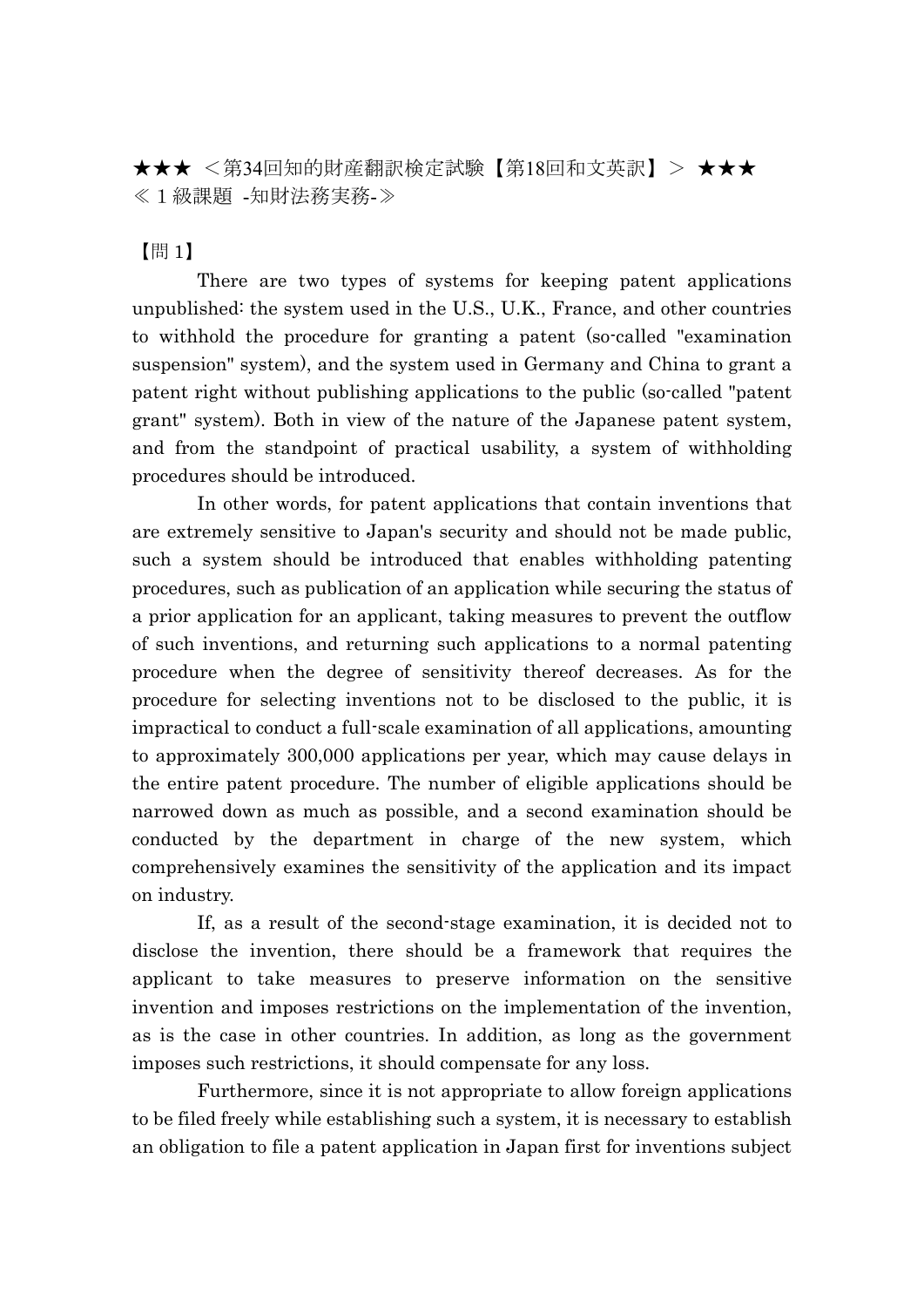to the second examination.

【問 2】

- 1. ABC hereby represents and warrants the following to XYZ:
	- (1) In connection with the Standard Essential Patents, ABC is authorized by the patent holders of each patent constituting the same to grant any business operator engaged in the business of manufacturing and distributing the Products a license as required for the manufacture and distribution of the Products on a non-exclusive basis; and
	- (2) If there occurs any addition to the Standard Essential Patents due to addition of any new technique to the Standard Essential Techniques, ABC will automatically grant XYZ a license for such added Standard Essential Patent on the terms and conditions as contained herein without requiring XYZ to pay any additional license fee as long as this Agreement continuously remains in force.
- 2. XYZ hereby represents and warrants the following to ABC:
	- (1) XYZ is a business operator engaged in the business of manufacturing and distributing the Products, and exploits the Standard Essential Patents in and for the Products as manufactured and distributed by itself;
	- (2) If XYZ manufactures any component of the Product for the benefit of any third party and supplies the same to such third party, XYZ acknowledges that the license granted hereunder in respect of the Standard Essential Patents shall not be valid with respect to such component, and that such third party should separately acquire a license for the final product containing such component, and in the event that XYZ agrees anything contrary to the foregoing with such third party, XYZ shall perform such agreement at its own expense and liability; and
	- (3) Even if in connection with any Standard Essential Patent, in part or in whole, the patent right therefor has been invalidated or otherwise ceased to exist, XYZ may not refuse the payment of any license fees payable to ABC, or require any discount in the amount thereof.